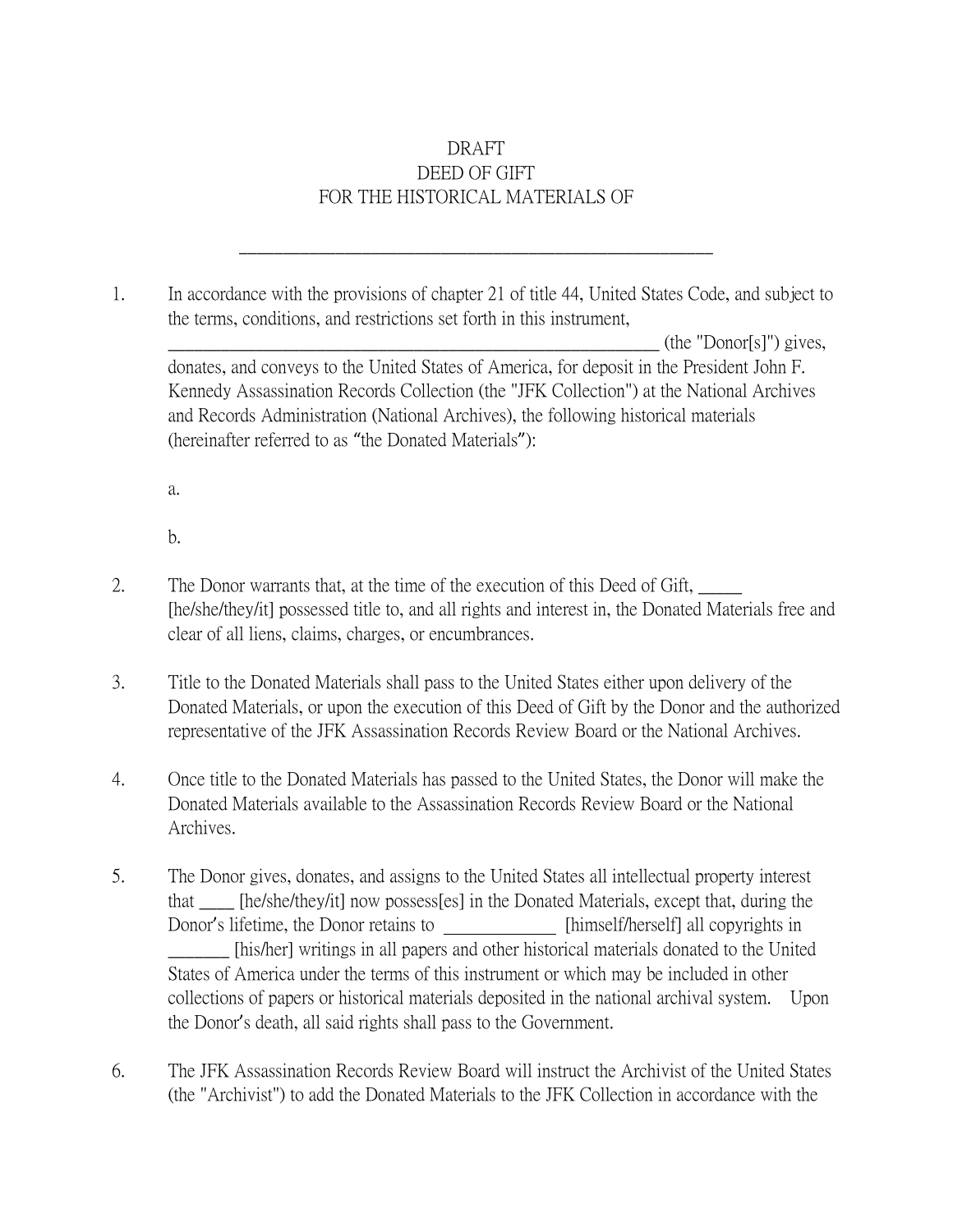provisions of title 44, United States Code, section 2107.

- 7. Once title to the Donated Materials passes to the United States and the Donated Materials are included in the JFK Collection, the Donor may freely examine them during the working hours of the depository at which they are being maintained.
- 8. The Donor may, upon request and from time to time, obtain reproductions of any or all of the Donated Materials. The Archivist, or his or her designee, shall determine at the time of each request whether reproductions are to be provided free of charge or, in the alternative, for a fee set in accordance with the provisions of chapter 21 of title 44, United States Code.
- 9. (a) It is the Donor's wish that the Donated Materials be made available for use by the public as soon after and to the fullest extent possible following their inclusion in the JFK Collection. For this reason, the Donor places no restrictions on the use of the Donated Materials.
	- (b) The Archivist may, subject only to restrictions placed upon him by law or regulation, provide for the preservation, arrangement, repair and rehabilitation, duplication and reproduction, description, exhibition, display, and servicing of the Donated Materials as may be needful or appropriate.
- 10. The JFK Assassination Records Review Board agrees that once it receives possession of the Donated Materials, it will promptly ship the Donated Materials to the National Archives for inclusion in the JFK Collection.

Date:\_\_\_\_\_\_\_\_\_\_\_\_\_\_\_\_\_\_\_\_ Signed:\_\_\_\_\_\_\_\_\_\_\_\_\_\_\_\_\_\_\_\_\_\_\_\_

Donor's Name

Date: Signed:

T. Jeremy Gunn Assassination Records Review Board

Having received the Donated Materials from the representative of the JFK Assassination Records Review Board and pursuant to my authority under 44 U.S.C.

§ 2111, I accept this gift on behalf of the United States of America, subject to the terms, conditions, and restrictions set forth above.